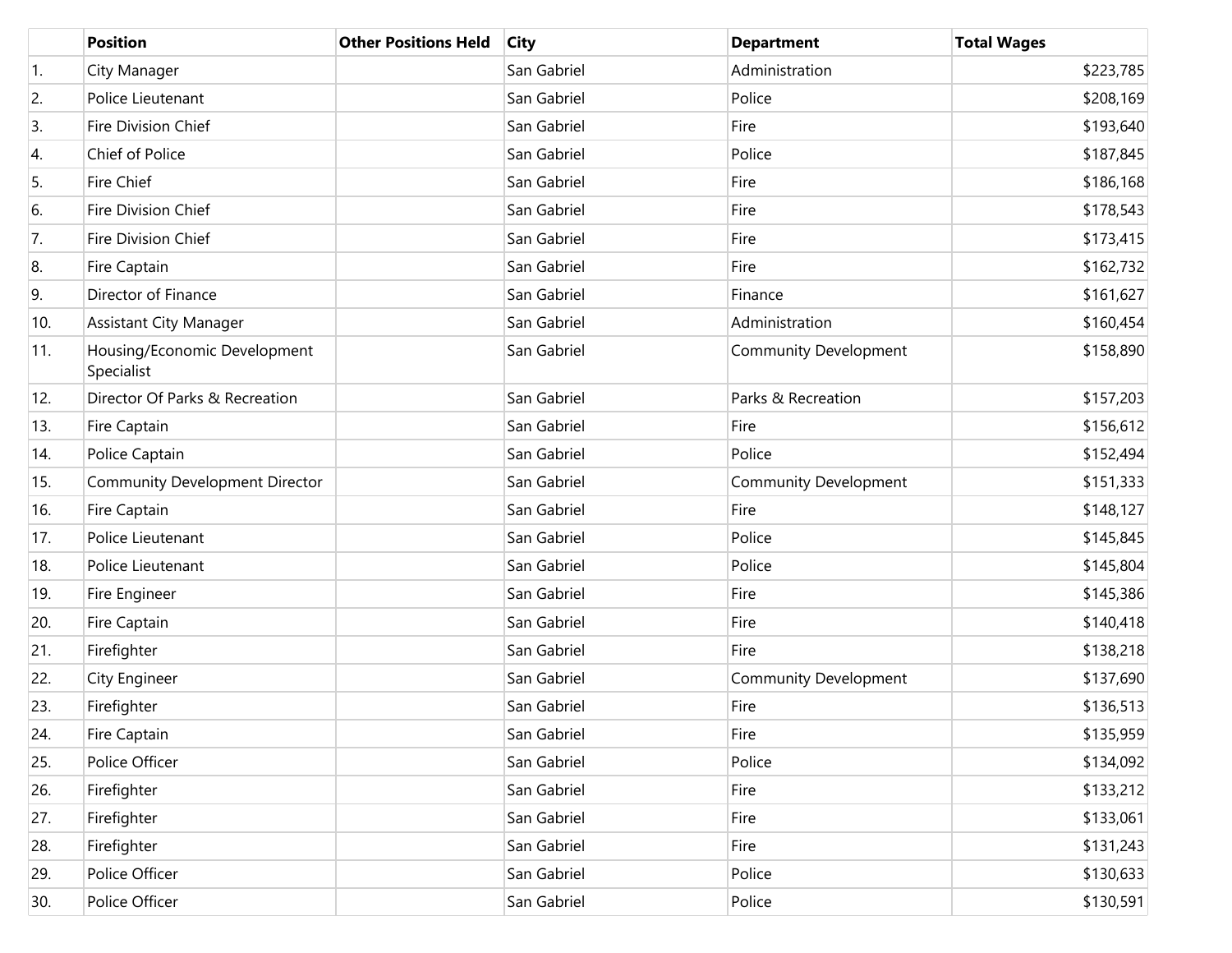| 31. | Firefighter                | San Gabriel | Fire                         | \$130,544 |
|-----|----------------------------|-------------|------------------------------|-----------|
| 32. | Fire Engineer              | San Gabriel | Fire                         | \$129,746 |
| 33. | Firefighter                | San Gabriel | Fire                         | \$129,519 |
| 34. | Firefighter                | San Gabriel | Fire                         | \$128,701 |
| 35. | Police Sergeant            | San Gabriel | Police                       | \$128,203 |
| 36. | Public Works Director      | San Gabriel | <b>Public Works</b>          | \$127,937 |
| 37. | Police Lieutenant          | San Gabriel | Police                       | \$127,243 |
| 38. | Police Sergeant            | San Gabriel | Police                       | \$126,958 |
| 39. | Fire Engineer              | San Gabriel | Fire                         | \$126,132 |
| 40. | Firefighter                | San Gabriel | Fire                         | \$124,291 |
| 41. | Police Sergeant            | San Gabriel | Police                       | \$123,170 |
| 42. | Police Lieutenant          | San Gabriel | Police                       | \$123,071 |
| 43. | Planning Manager           | San Gabriel | <b>Community Development</b> | \$123,064 |
| 44. | Police Officer             | San Gabriel | Police                       | \$121,931 |
| 45. | Police Lieutenant          | San Gabriel | Police                       | \$119,837 |
| 46. | Fire Engineer              | San Gabriel | Fire                         | \$119,604 |
| 47. | Fire Captain               | San Gabriel | Fire                         | \$118,335 |
| 48. | Police Officer             | San Gabriel | Police                       | \$118,058 |
| 49. | Fire Engineer              | San Gabriel | Fire                         | \$116,663 |
| 50. | Police Officer             | San Gabriel | Police                       | \$114,862 |
| 51. | Police Officer             | San Gabriel | Police                       | \$113,756 |
| 52. | Police Officer             | San Gabriel | Police                       | \$113,457 |
| 53. | Police Officer             | San Gabriel | Police                       | \$112,960 |
| 54. | Mission Playhouse Director | San Gabriel | Mission Playhouse            | \$112,776 |
| 55. | Fire Captain               | San Gabriel | Fire                         | \$112,268 |
| 56. | Police Sergeant            | San Gabriel | Police                       | \$111,576 |
| 57. | <b>Assistant Director</b>  | San Gabriel | Parks & Recreation           | \$111,275 |
| 58. | Police Officer             | San Gabriel | Police                       | \$110,370 |
| 59. | Police Officer             | San Gabriel | Police                       | \$110,218 |
| 60. | Police Sergeant            | San Gabriel | Police                       | \$108,939 |
| 61. | Police Officer             | San Gabriel | Police                       | \$107,925 |
| 62. | <b>City Planner</b>        | San Gabriel | <b>Community Development</b> | \$107,146 |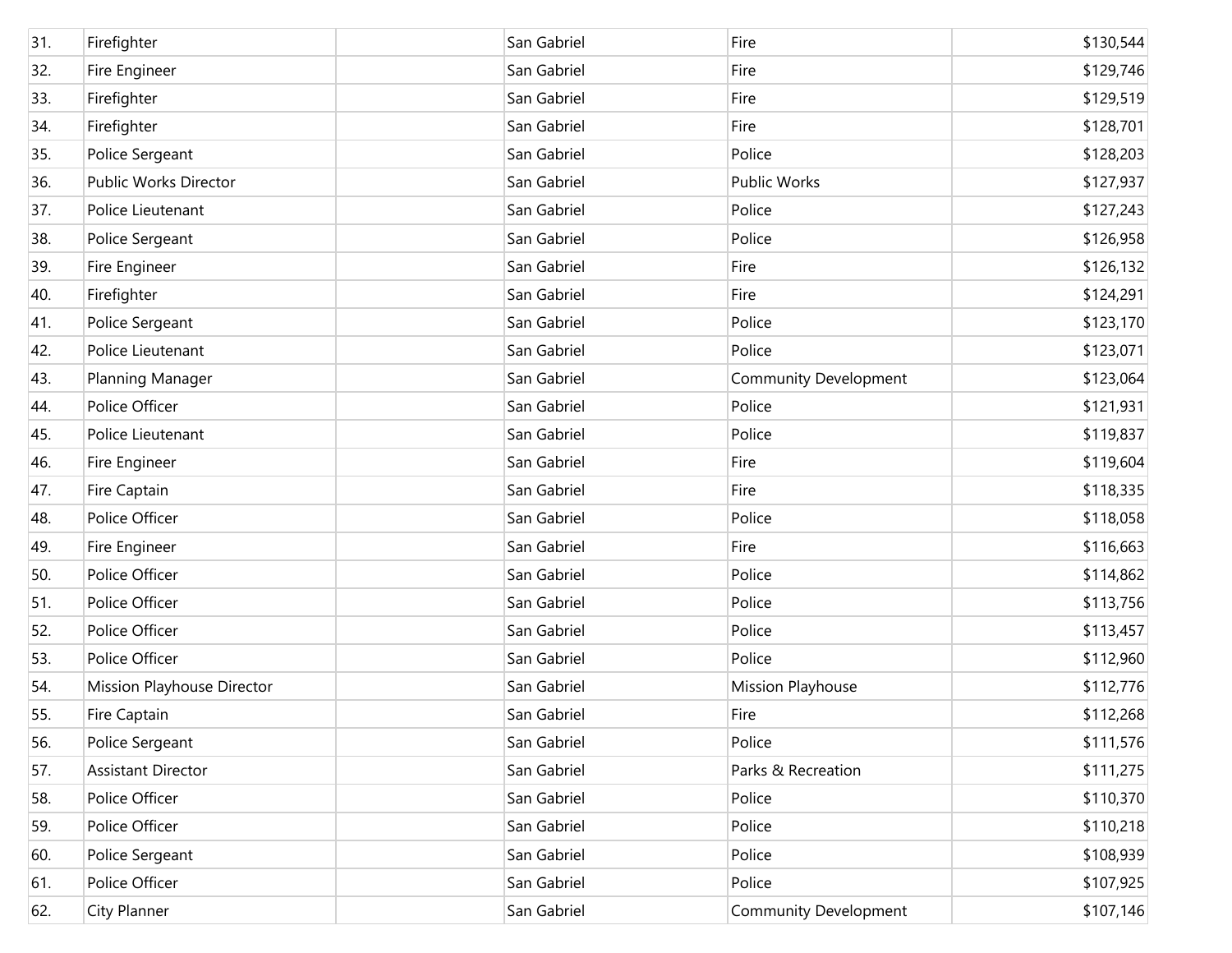| 63. | Firefighter                      | San Gabriel | Fire                         | \$106,323 |
|-----|----------------------------------|-------------|------------------------------|-----------|
| 64. | Police Officer                   | San Gabriel | Police                       | \$105,386 |
| 65. | Information System Specialist    | San Gabriel | Police                       | \$104,167 |
| 66. | Police Officer                   | San Gabriel | Police                       | \$104,064 |
| 67. | Plan Check Engineer              | San Gabriel | <b>Community Development</b> | \$103,631 |
| 68. | Police Officer                   | San Gabriel | Police                       | \$103,569 |
| 69. | Police Officer                   | San Gabriel | Police                       | \$102,885 |
| 70. | <b>Building Division Manager</b> | San Gabriel | <b>Community Development</b> | \$101,233 |
| 71. | Firefighter                      | San Gabriel | Fire                         | \$99,922  |
| 72. | Police Officer                   | San Gabriel | Police                       | \$99,673  |
| 73. | Police Officer                   | San Gabriel | Police                       | \$99,224  |
| 74. | Police Officer                   | San Gabriel | Police                       | \$98,977  |
| 75. | Police Officer                   | San Gabriel | Police                       | \$98,681  |
| 76. | Police Officer                   | San Gabriel | Police                       | \$98,619  |
| 77. | Police Sergeant                  | San Gabriel | Police                       | \$98,478  |
| 78. | Senior Civil Engineer            | San Gabriel | <b>Community Development</b> | \$98,412  |
| 79. | Police Officer                   | San Gabriel | Police                       | \$98,364  |
| 80. | Police Officer                   | San Gabriel | Police                       | \$97,874  |
| 81. | Police Officer                   | San Gabriel | Police                       | \$97,134  |
| 82. | Associate Civil Engineer         | San Gabriel | <b>Community Development</b> | \$96,818  |
| 83. | Police Officer                   | San Gabriel | Police                       | \$95,389  |
| 84. | Police Officer                   | San Gabriel | Police                       | \$94,672  |
| 85. | Fire Engineer                    | San Gabriel | Fire                         | \$94,541  |
| 86. | Fire Engineer                    | San Gabriel | Fire                         | \$94,324  |
| 87. | Police Officer                   | San Gabriel | Police                       | \$94,002  |
| 88. | Police Officer                   | San Gabriel | Police                       | \$93,606  |
| 89. | Associate Planner                | San Gabriel | Community Development        | \$93,504  |
| 90. | Police Records Supervisor        | San Gabriel | Police                       | \$91,842  |
| 91. | Police Officer                   | San Gabriel | Police                       | \$91,196  |
| 92. | <b>Building Inspector</b>        | San Gabriel | Community Development        | \$90,907  |
| 93. | Police Officer                   | San Gabriel | Police                       | \$90,438  |
| 94. | Police Officer                   | San Gabriel | Police                       | \$90,161  |